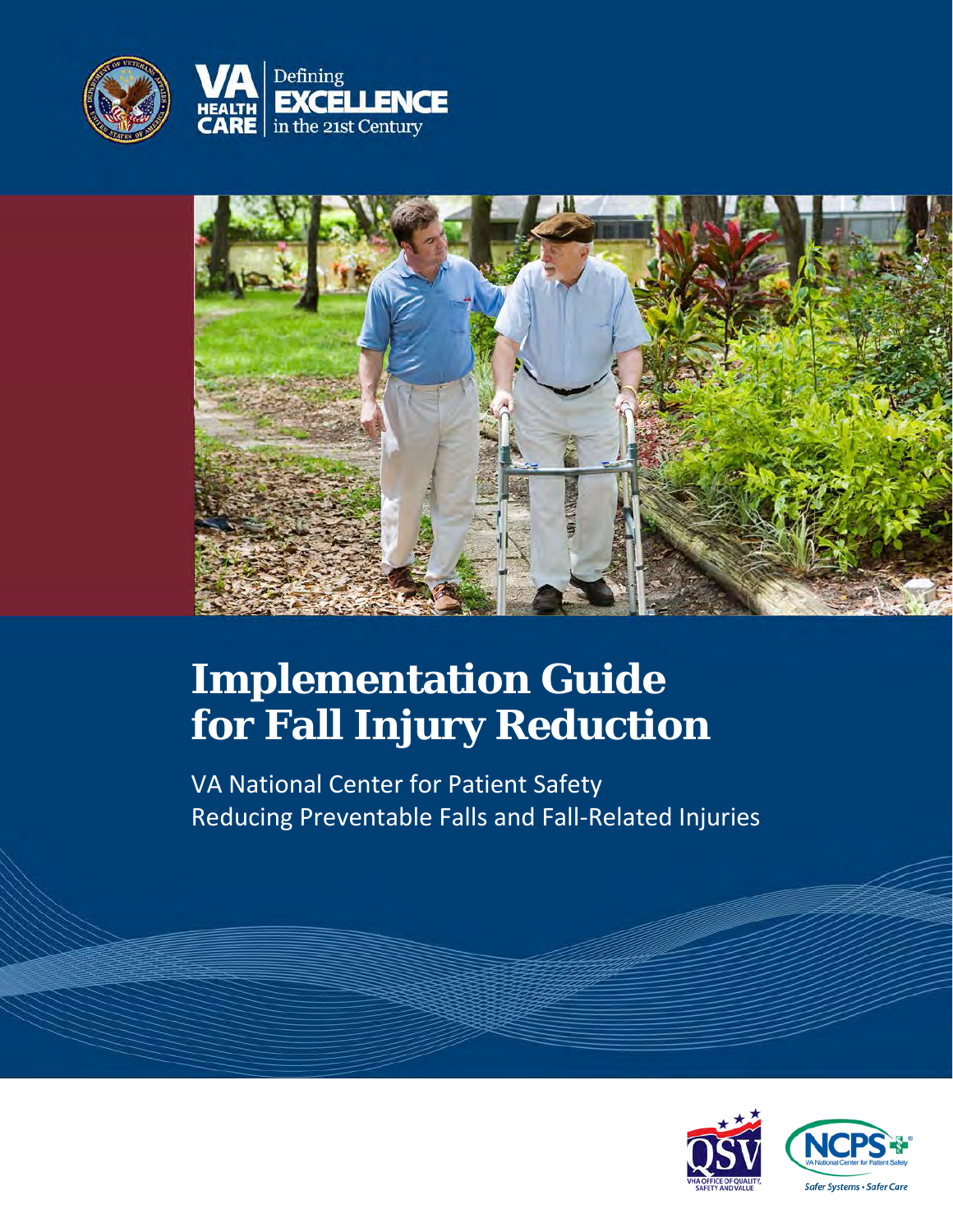## **Contributors:**

Julia Neily, R.N., M.S., M.P.H., associate director, VA National Center for Patient Safety White River Junction Field Office

Patricia A. Quigley, Ph.D., A.R.N.P., CRRN, FAAN, FAANP, associate chief, Nursing Service for Research, associate director VISN 8 Patient Safety Center of Inquiry, James A. Haley VAMC

Keith Essen, R.N., Ph.D., M.S.S., VA National Center for Patient Safety, VA National Center for Patient Safety (NCPS) expresses its appreciation and acknowledges the VHA and DoD patient safety colleagues who collaborated and shared their framework that informed the development of this document.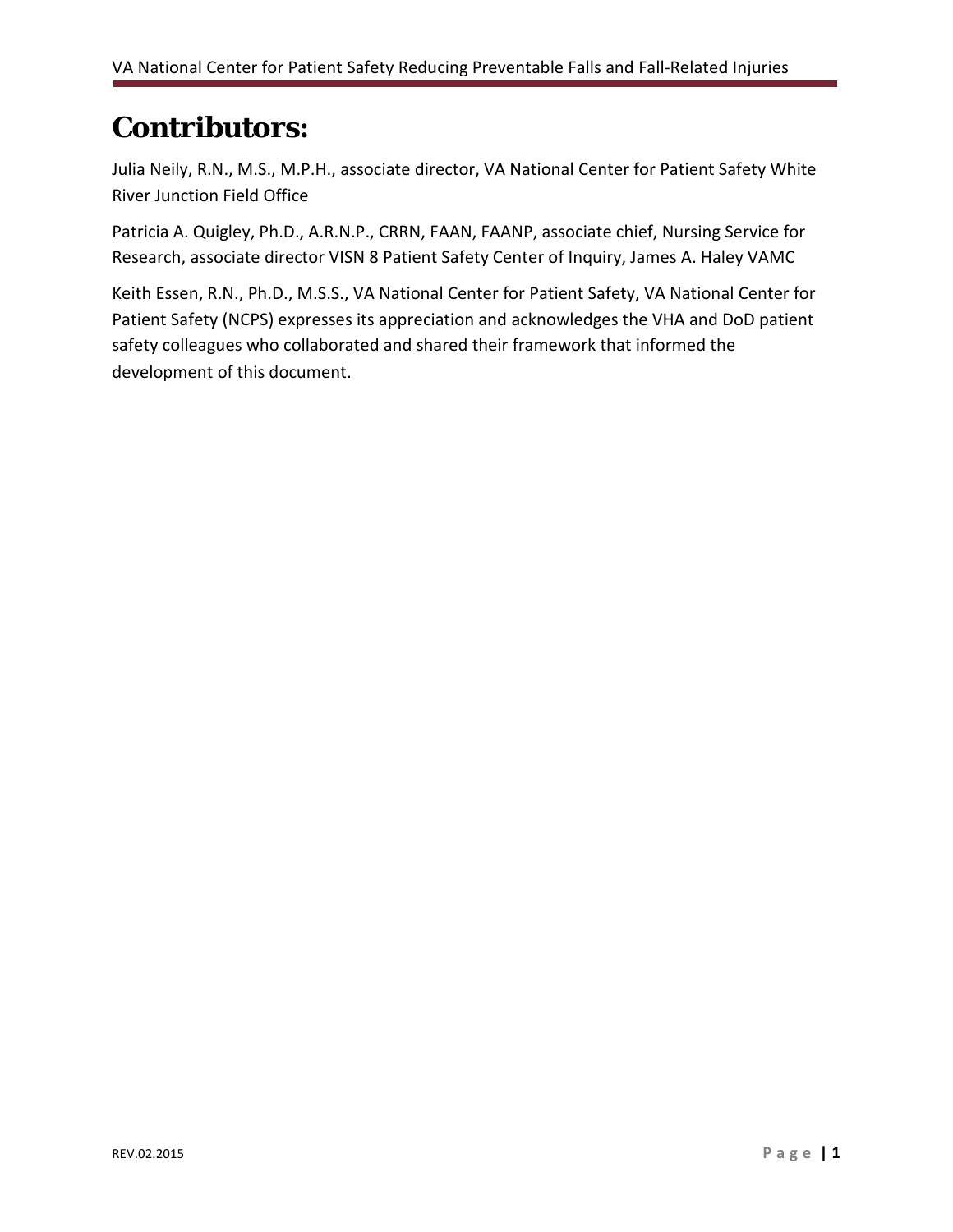# **Contents**

| <b>Fall and Fall-Related Major Injury Definition </b> 5     |  |
|-------------------------------------------------------------|--|
| <b>Eight Goals for Fall-Related Injury Risk Reduction 5</b> |  |
|                                                             |  |
|                                                             |  |
|                                                             |  |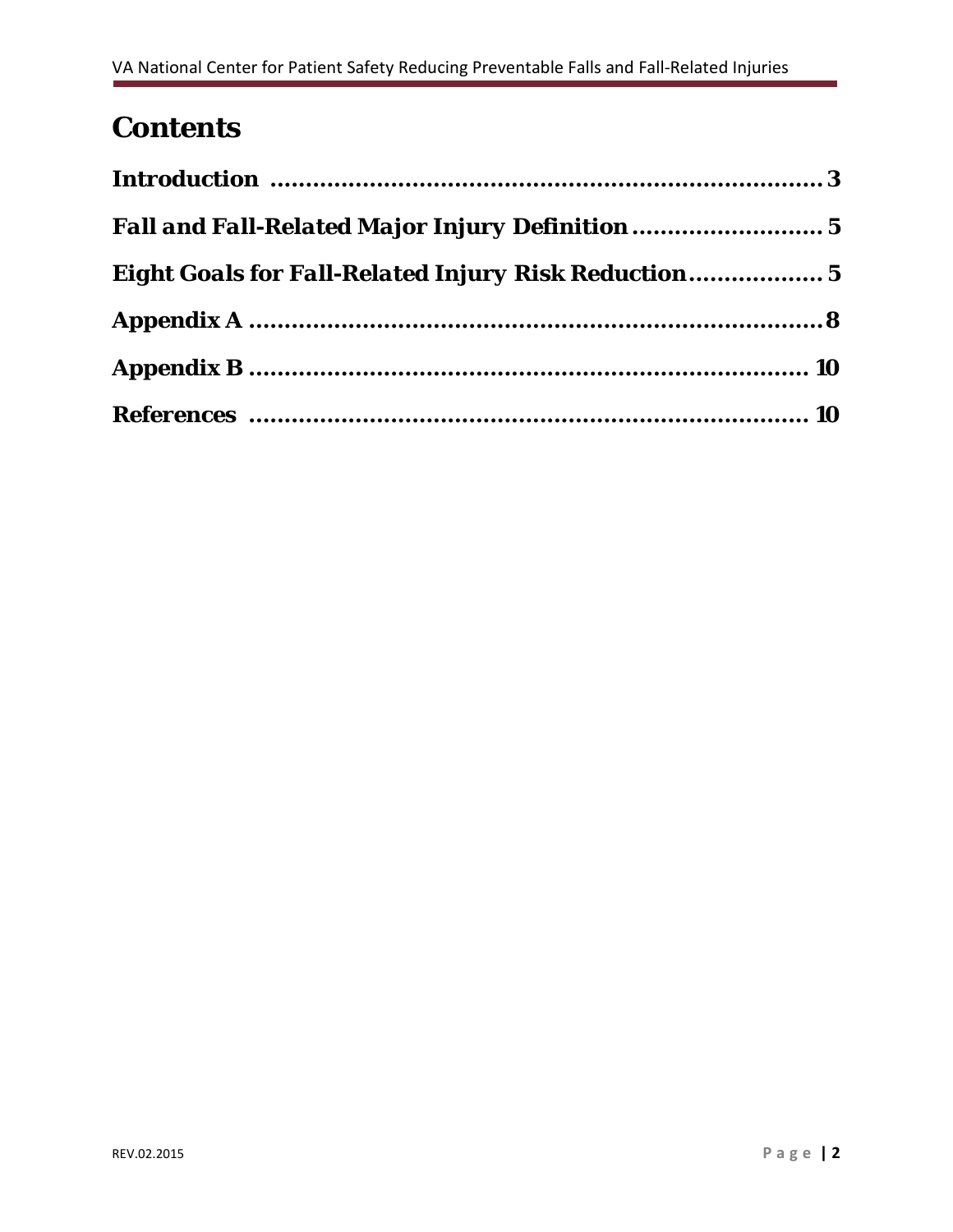### **Introduction**

 This guide is a focused version of eight goals to help prevent falls and fall-related injuries, continuing national guidance to prevent moderate to serious fall-related injuries across settings of care. This implementation guide is designed for administrative, clinical, quality and patient safety personnel in hospitals, long term care, and home care, to further enhance your program's infrastructure and capacity to fully implement a fall injury prevention program, while engaging Veterans and their caregivers as full partners in their care. It is intended to serve as a summary document and provide resources for further review, complementing existing programs offered within the VHA.

### *The Problem of Falls and Injurious Falls*

Falls represent a major public health problem around the world. In the hospital setting, falls continue to be the top adverse event.<sup>1</sup> Injurious falls are 'never events' that are not only associated with significant morbidity/mortality. Some 3-20 percent of inpatients fall at least once during their hospitalization.<sup>2</sup> In acute and rehabilitation hospitals, injurious falls ranged from 30-51 percent.<sup>3</sup> Of these injuries, 1-3 percent result in fracture. Falls and severity of injury significantly increase total health care costs. Wu et al (2010) compared health care costs for fallers' and non-fallers' total health care costs from 1996<sup>4</sup> and adjusted those cost to 2010 dollars. The costs were not the costs immediately subsequent to a fall, but rather total health care costs (regardless of what the health care was for) for fallers and non-fallers over a 12 month period. Adjusted to 2010 dollars, one fall without serious injury costs an additional \$3,500 annually, while patients with equal to or greater than two falls without serious injury have increased annual costs of \$16,500. Falls with serious injury are the costliest with additional annual costs of  $$27,000$ .<sup>5</sup> People who fall incur additional costs compared to those who do not fall. Many interventions to prevent falls and fall-related injuries have been tested, but require multidisciplinary support for program adoption and reliable implementation for specific at-risk and vulnerable subpopulations, such as the frail elderly and those at risk for injury.

### *The Joint Commission*

The Joint Commission (TJC) $<sup>6</sup>$  (2013) requires accredited hospitals to conduct fall risk</sup> assessments for hospitalized patients to identify each patient's risk for falls so that prevention measures can be implemented into the plan of care (TJC, 2013). Since it began to monitor sentinel events in 1995 through the end of 2012, the TJC has had 659 fall-related events, which resulted in death or permanent loss of function, voluntarily reported as a sentinel event. This number reflects voluntary reporting and represents only a small portion of actual events. The actual number is unknown but most likely much greater, attesting to the importance of fall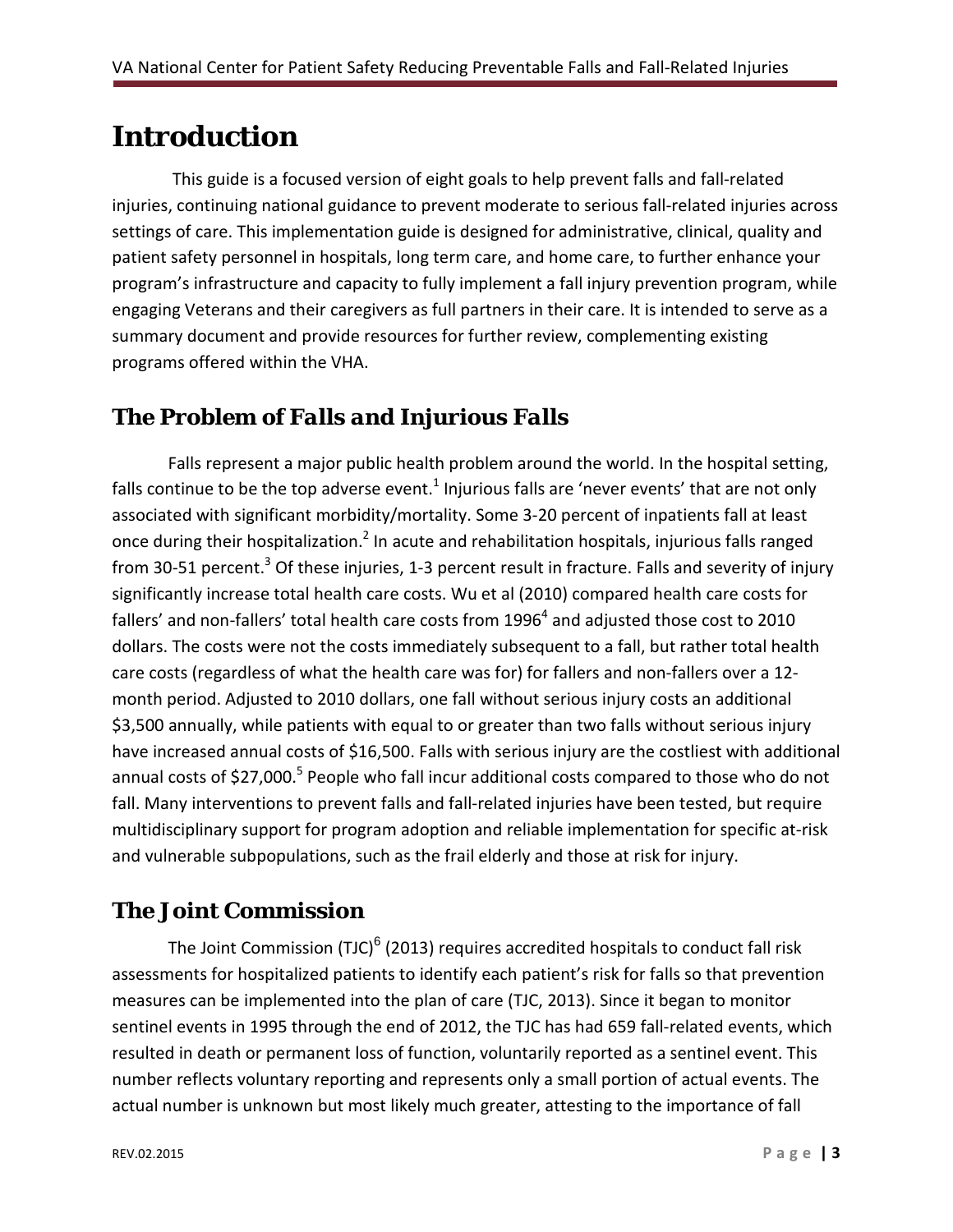prevention interventions. What is clear is that patients are still falling in hospitals and experiencing injury (The Joint Commission Sentinel Event Statistics).

### *VHA's Leadership in Fall and Injury Reduction*

Since 1999, the VHA National Patient Safety Center (NCPS) has steadfastly championed reduction of fall and fall-related injuries. The VA NCPS has funded the VISN 8 Patient Safety Center of Inquiry (PSCI) since 2000, with a priority agenda to implement innovative practices in fall and injury reduction as a research translation center.

In 2000, NCPS also launched a National Falls Collaborative Breakthrough Series to reduce falls and injuries throughout the VA. Since 2004, NCPS has provided the national and international health community with a national Falls Toolkit, leading clinical practices to protect Veterans with hip protectors. This toolkit is referenced throughout patient safety entities, including the National Quality Forum, Institute for Health Improvement, TJC, and ECRI. Thus, for over a decade, VHA has devoted national priorities to the reduction of fall and fall-related injuries, especially moderate to serious injuries that result in loss of function and loss of life.

To further advance these patient safety goals, VHA has standardized a fall risk assessment, fall and injury definitions and measures, implemented comprehensive assessment and treatment of fall risk factors, and implemented interventions to reduce injury. In 2012, NCPS launched a large-scale national fall injury reduction program that will further disseminate interdisciplinary approaches to fall injury reduction that is population-based<sup>7</sup> (Appendix A) and crosses the continuum of care. A description follows of VHA's definitions and goals for fall injury reduction.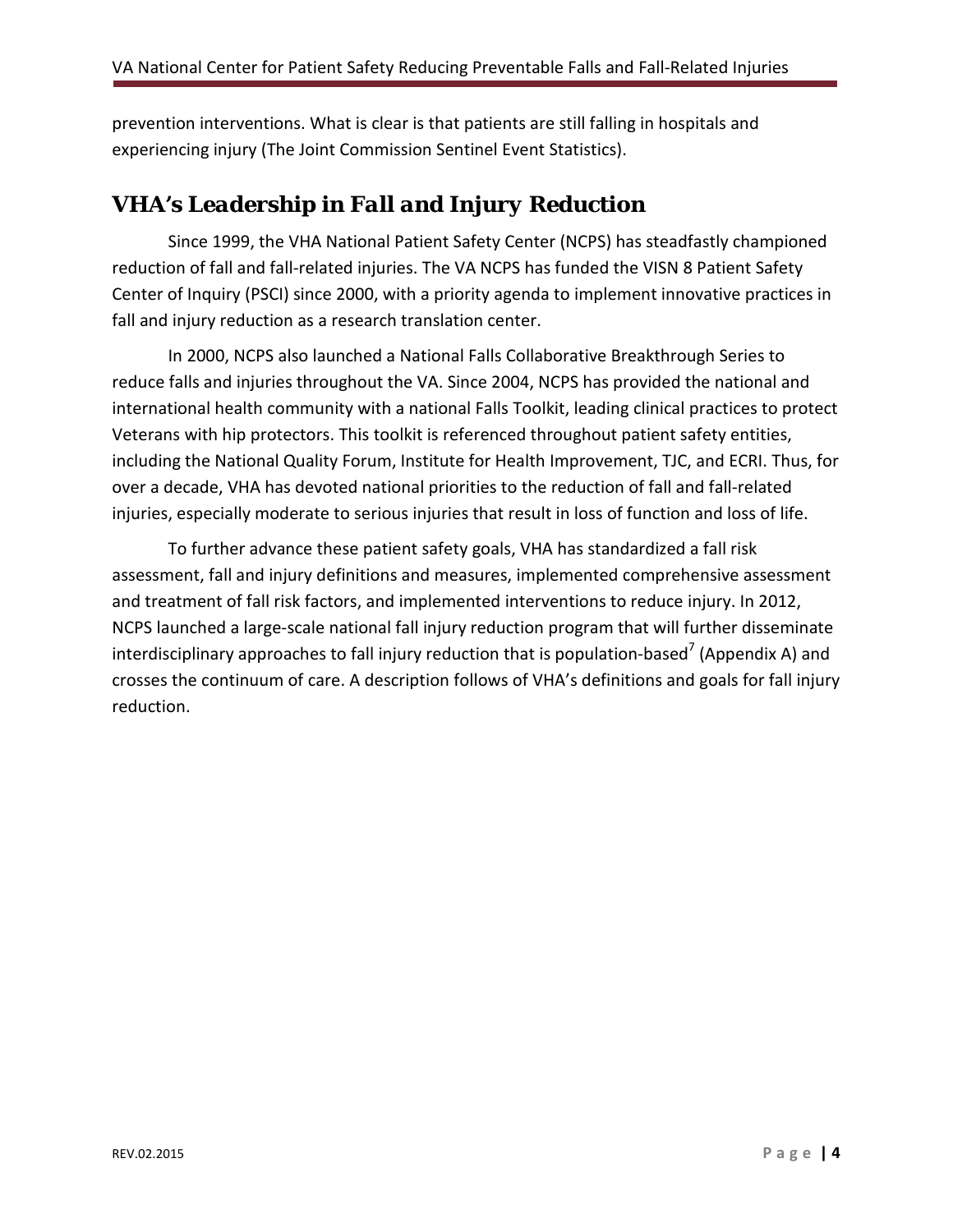### **Fall and Fall-Related Major Injury Definition**

VHA defines a **fall** as a loss of upright position that results in landing on the floor, ground, or an object or furniture, or a sudden, uncontrolled, unintentional, non-purposeful, downward displacement of the body to the floor/ground or hitting another object like a chair or stair; excluding falls resulting from violent blows or other purposeful actions.

VHA defines a major injury related to a **fall** as:

Any fall that sustains a fracture and/or trauma requiring emergency treatment; head trauma which includes patient's head striking a surface or object and may include or result in any of the following: subdural hematoma, concussion, TBI or behavioral changes. The major injury definition includes death**—**the patient died as a result of injuries sustained from the fall (not from physiologic events causing the fall).

NCPS has adopted analysis of falls by type of falls<sup>8</sup> (Appendix B), increasing precision in analysis of falls by type of falls and committed to reduce *preventable* falls: accidental and anticipated physiological falls. NPCS and VISN 8 PSCI assert that organizations must first know the types of falls that are occurring in order to accurately align programs resources and interventions to increase patient safety.

# **Eight Goals for Fall-Related Injury Risk Reduction:**

The following goal statements are essential and inter-related to reduce preventable falls and resulting injuries. Organizations are encouraged to take each goal statement and add a measureable outcome and timeframe for accomplishment. Next, each action statement should designate responsible persons and establish timelines for implementation and outcome evaluation. This approach will create a strategic plan that is goal- and outcome-oriented.

**1. Improve Organizational Infrastructure and Capacity for Fall Prevention Programs** 

- a. Develop an interdisciplinary team focused on fall and fall-related injury prevention
- b. Assess current situation: fall program processes and outcomes
- c. Engage senior leadership support for fall program
- d. Use the Model for Improvement<sup>9</sup>
	- i. Set measureable goals
	- ii. Identify how to measure success
	- iii. Determine which changes will be implemented to lead to improvement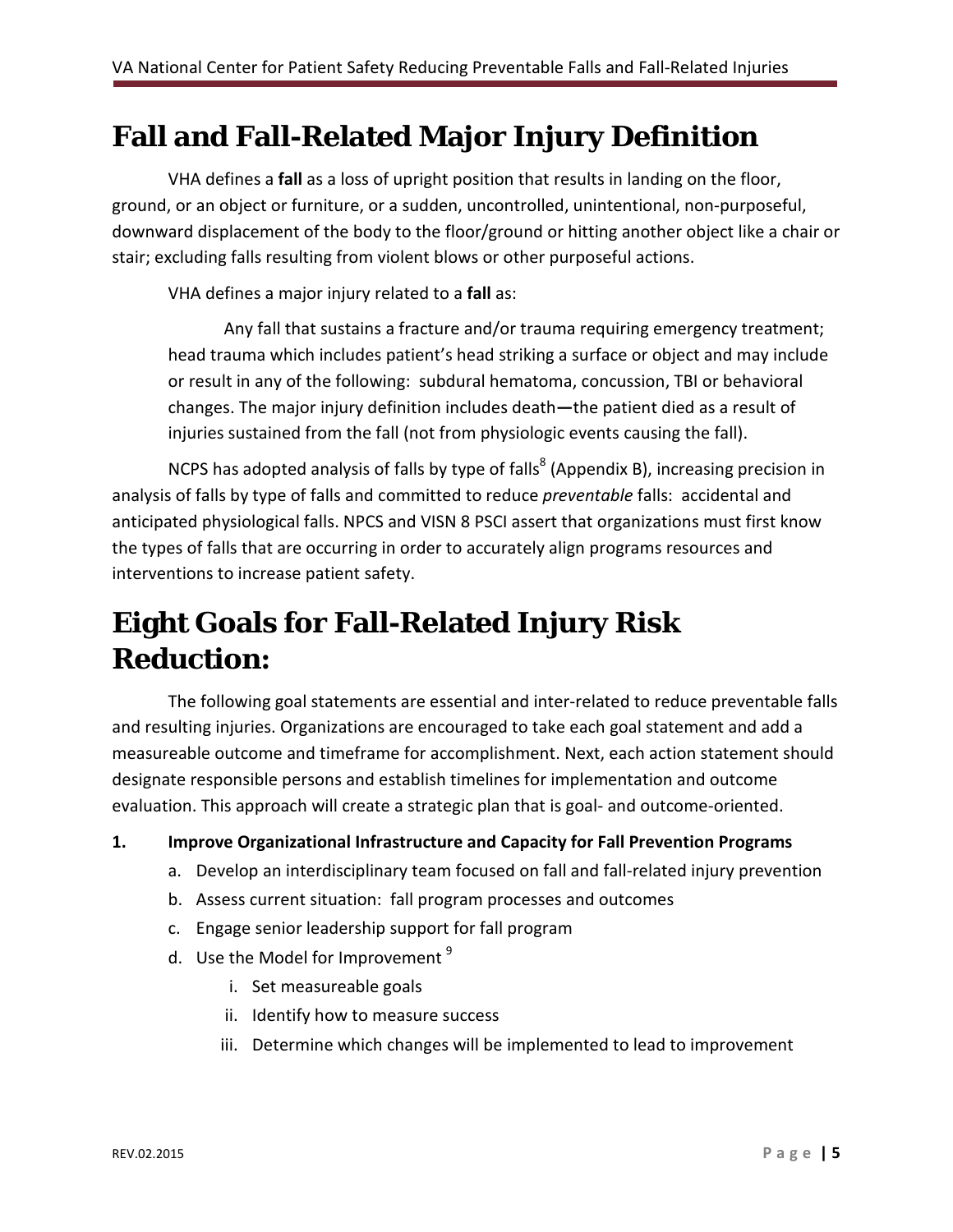#### **2. Ensure a Safe Environment**

- a. Evaluate availability and use of equipment for *surveillance systems, such as camera monitoring systems*
- b. Evaluate and *eliminate sharp edges*
- c. Increase availability and use of *raised toilet seats*
- d. Increase availability and use of *toilet safety frames/grab bars*
- e. Develop plan to fully integrate *hip protectors* use for reduction of hip fractures
- f. Develop plan to fully integrate use of *floor mats* for patients in bed at risk for injury
- g. Develop plan to *utilize toolkits* (hip protector, floor mats, IHI TCAB ) at the unit level
	- i. NCPS national Falls Toolkit: <http://vaww.ncps.med.va.gov/Tools/fallstoolkit/index.html>
	- ii. AHRQ falls toolkit, Preventing Falls in Hospitals: [http://www.ahrq.gov/professionals/systems/long-term](http://www.ahrq.gov/professionals/systems/long-term-care/resources/injuries/fallpxtoolkit/index.html)[care/resources/injuries/fallpxtoolkit/index.html](http://www.ahrq.gov/professionals/systems/long-term-care/resources/injuries/fallpxtoolkit/index.html)
	- iii. VISN 8 PSCI falls website: <http://www.visn8.va.gov/patientsafetycenter/fallsTeam/default.asp>
- h. Determine accessibility to *self-locking wheelchairs and rolling seated walkers* for patient use

#### **3. Integrate Equipment Safety Strategies to Reduce Falls**

- a. *Raise bed height* for patient to stand or transfer safely
- b. Have patients use *stabilized seating/furniture* to support posture changes
- c. Ensure *bed and wheelchairs are in locked* position with position changes (for patients with dementia/cognitive impairment, use of self-locking wheelchairs)
- d. Whenever possible, eliminate use of restraints
- e. Ensure wheelchairs and other equipment are in good working order

#### **4. Mitigate or Eliminate Patients' Modifiable Fall Risk Factors**

Increase knowledge and use of the American Geriatric Society guidelines for multifactorial fall risk assessment of older adults:

http://www.americangeriatrics.org/health care professionals/clinical practice/clinical [guidelines\\_recommendations/2010/](http://www.americangeriatrics.org/health_care_professionals/clinical_practice/clinical_%20guidelines_recommendations/2010/) 

- a. Determine multifactorial fall risk factors and history of falls with or without injury and add to patient plan of care.
	- History of falls
	- Medications (dose and timing; be aware of psychotropics, digoxin, diuretics, antihistamines/benzodiazipines, antidepressants, cardiac drugs/antihypertensives, anticoagulants)
	- Gait, balance, and mobility (impaired gait, balance and / or mobility)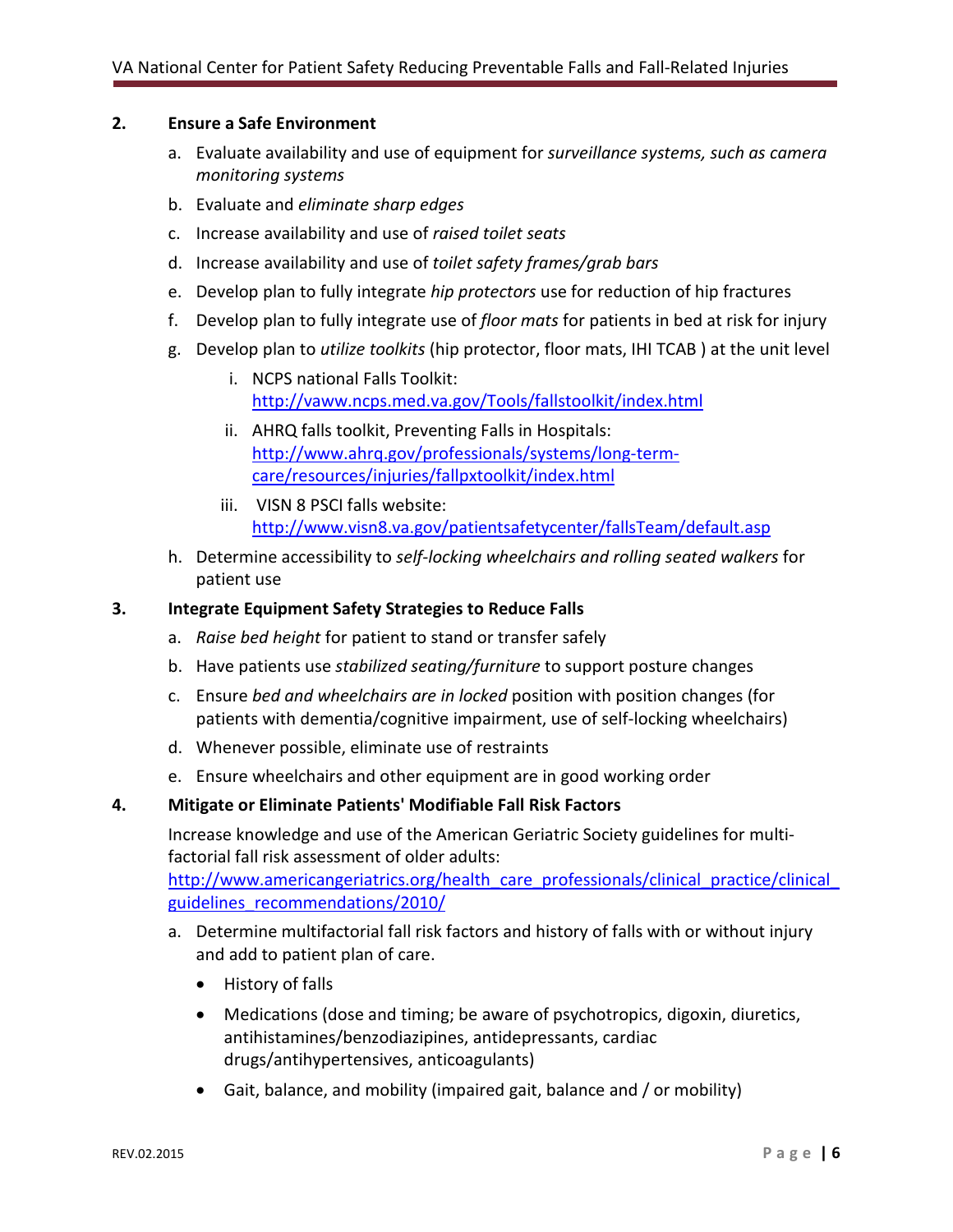- Visual acuity (impaired visual acuity)
- Other neurological impairments
- Muscle strength
- Heart rate and rhythm
- Postural hypotension
- Feet and footwear (inappropriate use of assistive device/footwear)
- Environmental hazards
- History of fall-related injury (fracture, head injury, fall-related emergency room admission)

Additionally, assess for:

- Agitation/delirium
- Altered elimination, frequent toileting
- b. Establish clinical alert if the patient has a history of falls especially if being anticoagulated or given diuretics, hypotensives or antidepressants
- c. Conduct intentional rounding to offer pain management, toileting, call light and other possessions within reach, comfortable positioning

#### **5. Reduce Moderate to Serious Fall-Related Injuries for Vulnerable Populations-Specific Fall Injury Reduction Programs (Such as ABCS, Geriatric Psychiatry, Homecare, Etc.)**

- a. Implement population-specific fall injury reduction programs (such as ABCS, geriatric psychiatry, homecare, etc.) (see Appendix A)
- **6. Assure Reliable Communication at Handoff About Fall Risk Factors and Injury Risks**
	- a. Re-design handoff communication tool that includes fall and injury risk factors
- **7. Reliably Integrate Patient (Family) as Partner in Their Fall Prevention Program**
	- a. Implement teach-back strategies
	- b. Reliably educate patients: who are anti-coagulated about what to do after a fall; educate those who have osteoporosis about bone health and hip protectors.

#### **8. Redesign Fall Program Evaluation**

- a. Conduct post-fall huddles and trend root / immediate causes of patient falls; utilize results to implement changes, such as clinical practice, care delivery, and / or environment
- b. Identify and analyze types of falls (anticipated physiological falls, unanticipated physiological falls, and accidental) (Appendix B)
- c. Assess fall-related major injury rate: falls with major injury/bed days of care X1000
- d. Assess fall-related overall injury rate falls with injury/bed days of care X1000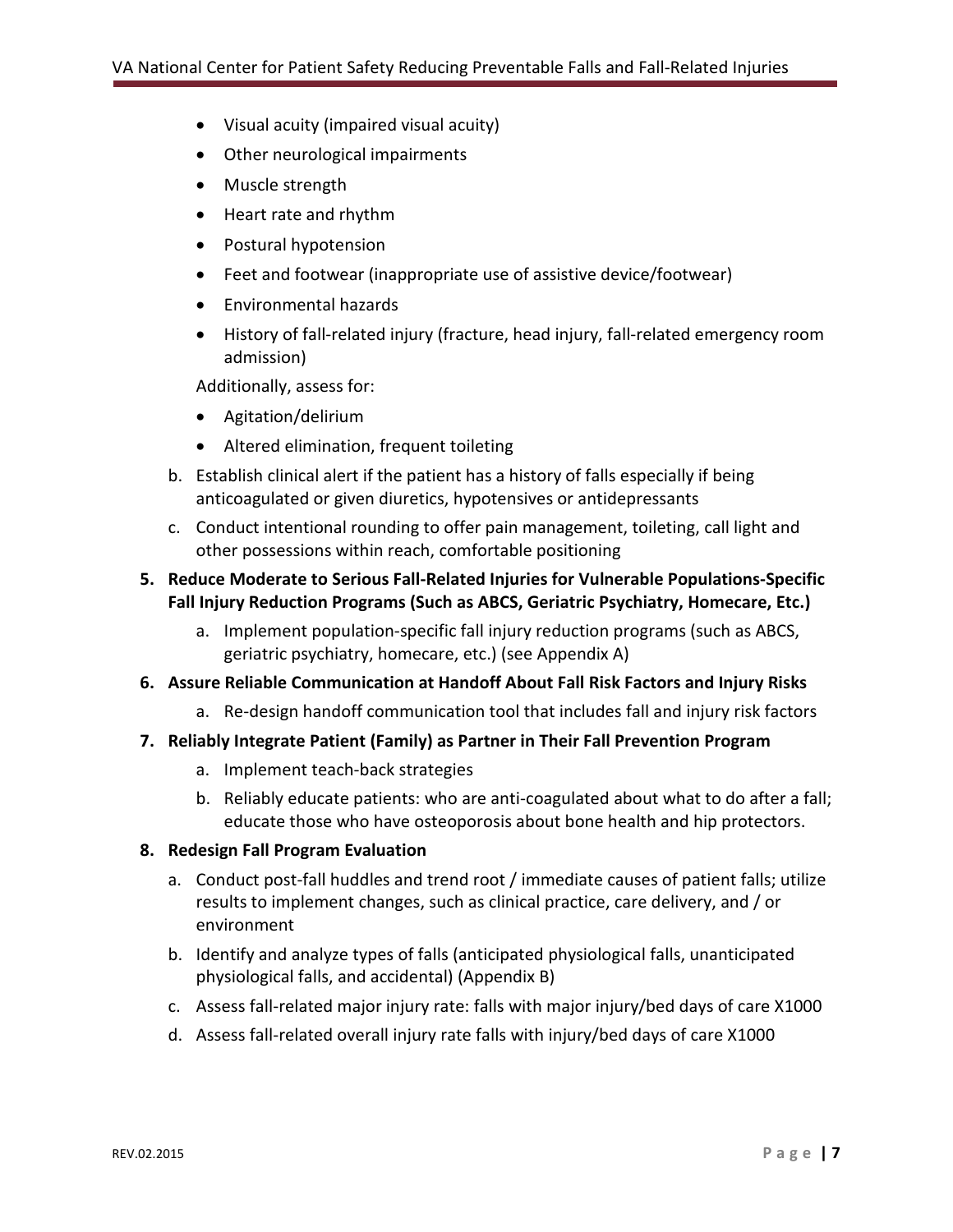# **Appendix A**

**ABCS Tool:** The following groups of patients are most at risk for injury if they sustain a fall, providing a framework for population-based approach to fall and injury reduction:

- $A = Age$  (equal to or greater than 85) or frailty
- B = Bones (fracture risk or history)
- C = AntiCoagulation (bleeding disorder)
- S = Recent Surgery (during current episode of care)

For all patients: Education is essential using teach-back strategies

Bundled interventions for each vulnerable population follow:

• Age: Individuals who are greater than or equal to 85 years old or frail due to a clinical condition

| Assistive devices within reach                                               |  |
|------------------------------------------------------------------------------|--|
| Hip protectors (if fracture risk)                                            |  |
| Floor mats (when patient is resting in bed)                                  |  |
| Height adjustable beds (low when resting only, raise up bed for<br>transfer) |  |
| Safe exit side                                                               |  |
| Medication review to reduce fall risks                                       |  |

• Bones: Patients with bone conditions, including osteoporosis, a previous fracture, prolonged steroid use, or metastatic bone cancer

| Hip protectors                                                               |  |
|------------------------------------------------------------------------------|--|
| Height adjustable beds (low when resting only, raise up bed for<br>transfer) |  |
| Floor mats (when patient is resting in bed)                                  |  |
| Evaluation of osteoporosis                                                   |  |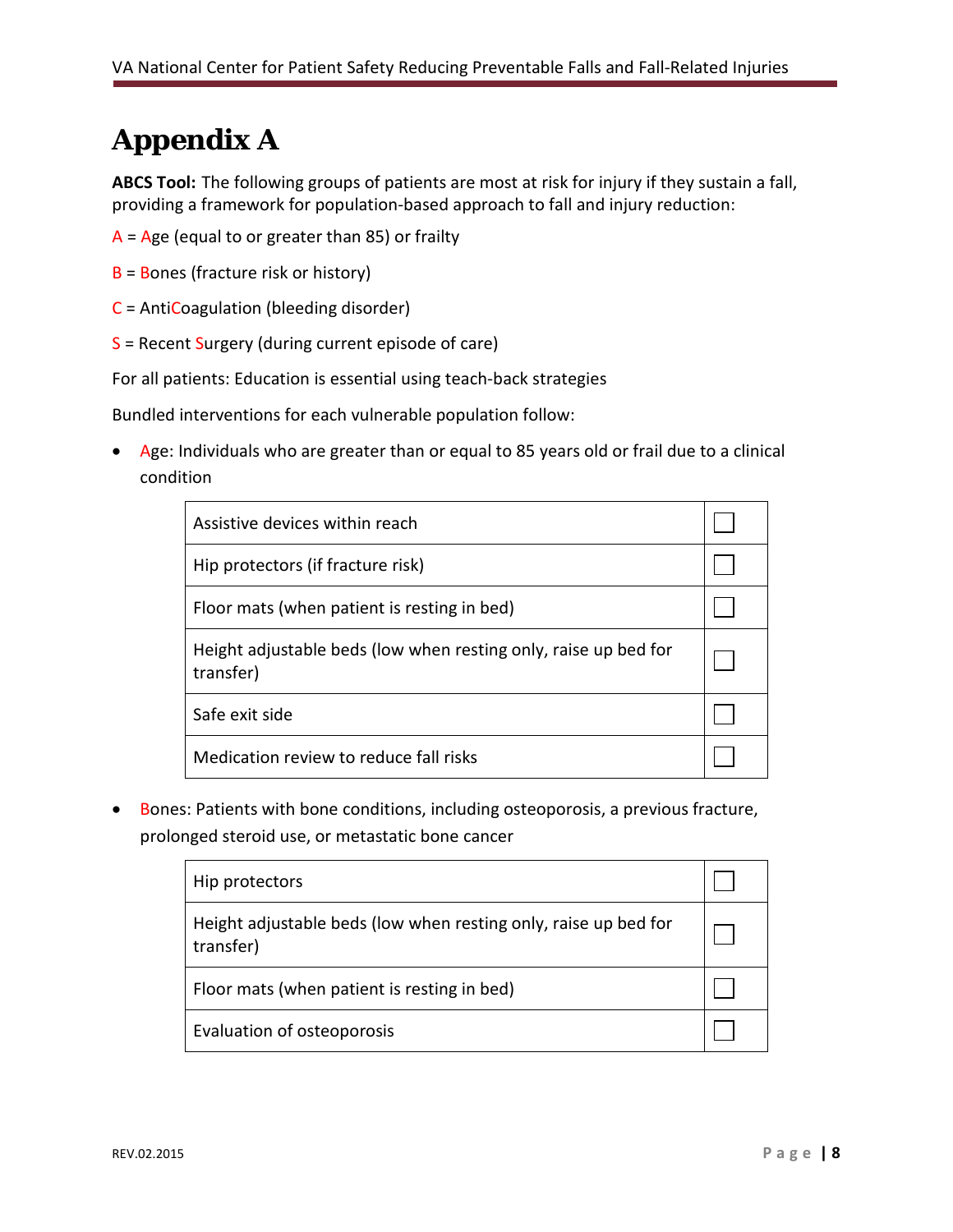• AntiCoagulation: Patients with bleeding disorders, either through use of anticoagulants or underlying clinical conditions

| Evaluate indications for anticoagulation: risk versus benefit                   |  |
|---------------------------------------------------------------------------------|--|
| Patient education: what to do if you fall now that you are on<br>blood thinners |  |
| TBI and anticoagulation: helmets                                                |  |
| Wheelchair users: anti-tippers                                                  |  |

• Surgery: Post-surgical patients, especially patients who have had a recent lower limb amputation or recent, major abdominal or thoracic surgery

| Pre-op education: (teach-back strategies)                   |  |
|-------------------------------------------------------------|--|
| Call, don't fall                                            |  |
| Call lights                                                 |  |
| Post-op education                                           |  |
| Pain medication: offer elimination prior to pain medication |  |
| Increase frequency of rounds                                |  |

### *Reference:*

Boushon B, Nielsen G, Quigley P, Rita S, Rutherford P, Taylor J, Shannon D, Rita S. Transforming Care at the Bedside How-to Guide: Reducing Patient Injuries from Falls Cambridge, MA: Institute for Healthcare Improvement; 2012. Available at: [www.ihi.org](http://www.ihi.org/)